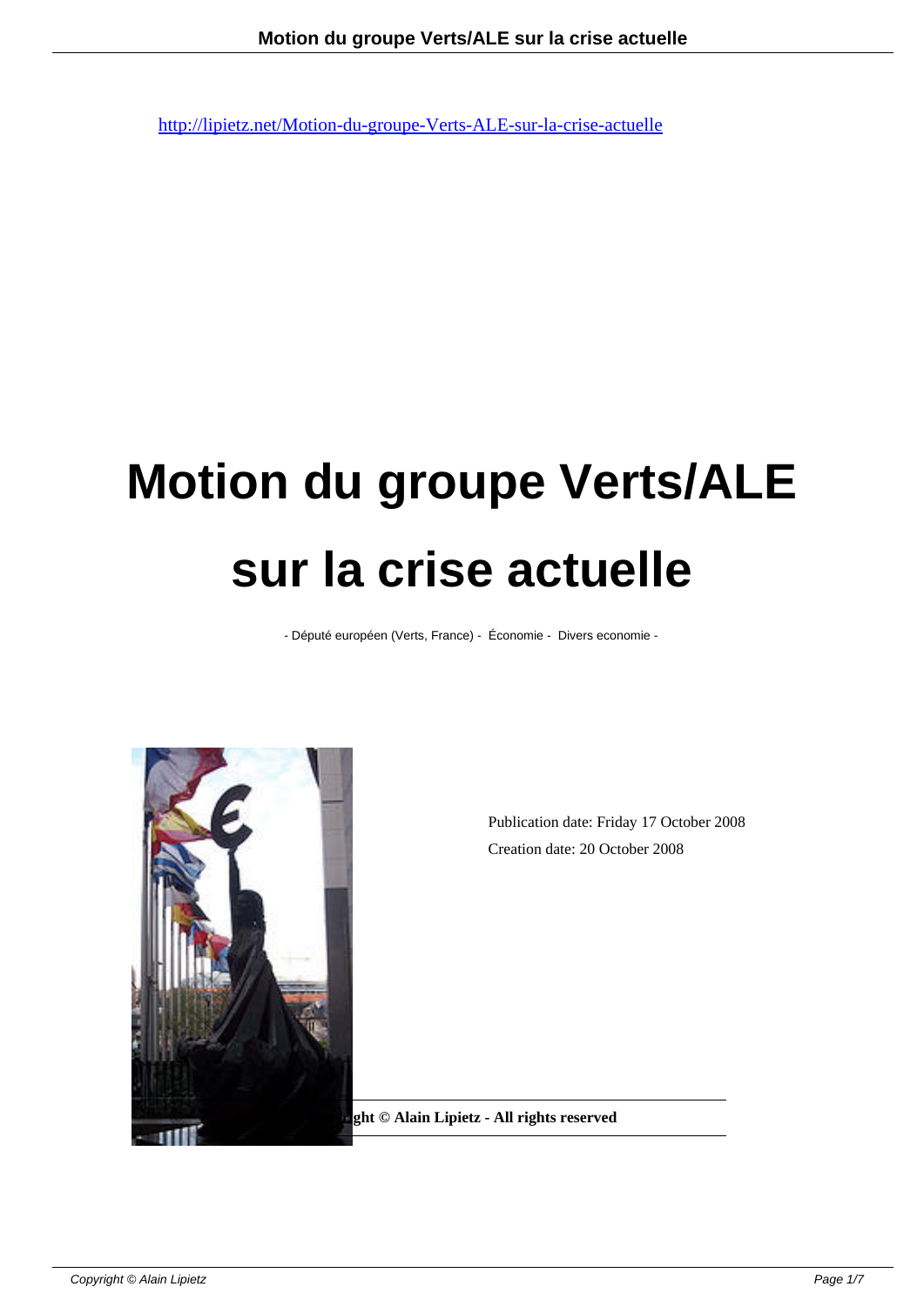## *The European Parliament*,

- having regard to the European Council conclusions of 15 - 16 October 2008,

- having regard to Rule 103(2) of its Rules of Procedure,

A. Whereas many problems highlighted by the crisis are due to the complexity and increasing opacity of financial instruments;

B. Whereas financial innovation has had detrimental effects on financial stability, as it highlights that the creation of complex financial instruments allowing banks to offload risks led to decreasing attention being paid to the underlying assets and real economic fundamentals;

C. Whereas executive compensation scheme in financial institutions is one of the root cause of the current crisis as they have contributed to a focus on risk and short-time profit;

D. Whereas credit rating agencies are to assess properly the risks associated with increasingly complex new financial products, and whereas toxic products such as subprime received high ratings, pretending low risks to investors, financial firms and other users;

E. Whereas the deregulation of the financial market has enabled the development of new financial products that had no relation to economic reality; and whereas the accumulation of real risks (such as increasing poverty of borrowers and energy-climate crisis,) has thus been hidden, the financial crisis has turned into a recession, with dramatic consequences for people and small and medium entreprises, confronted with credit crunch;

F. Whereas the EU must be exemplary in promoting long-term investment;

G. Whereas the fulfilment of the objectives of the Lisbon-Göteborg Strategy and the climate-energy package supposes long-term investments; whereas the role of the European Investment Bank must be further increased in this respect; in association with ECB which has developed a practice of refunding during this financial crisis;

H. Whereas recapitalisation of banks needs public funding, and whereas the measures taken by the State must be assorted to strict conditions in respect with governance, compensation scheme, investment strategies, realistic accounting norms, adequate change of business models and a strong accountability to public authorities;

I. Whereas a strong interdependency exists between all financial actors, and whereas the coexistence of a lightly and unregulated market (as in the case of private equity funds and hedge funds) alongside tightly regulated institutions, has increased financial instability;

J. Whereas surveillance means overseeing the whole market to identify worrying trends and to access sufficient information about transactions outside the organised markets;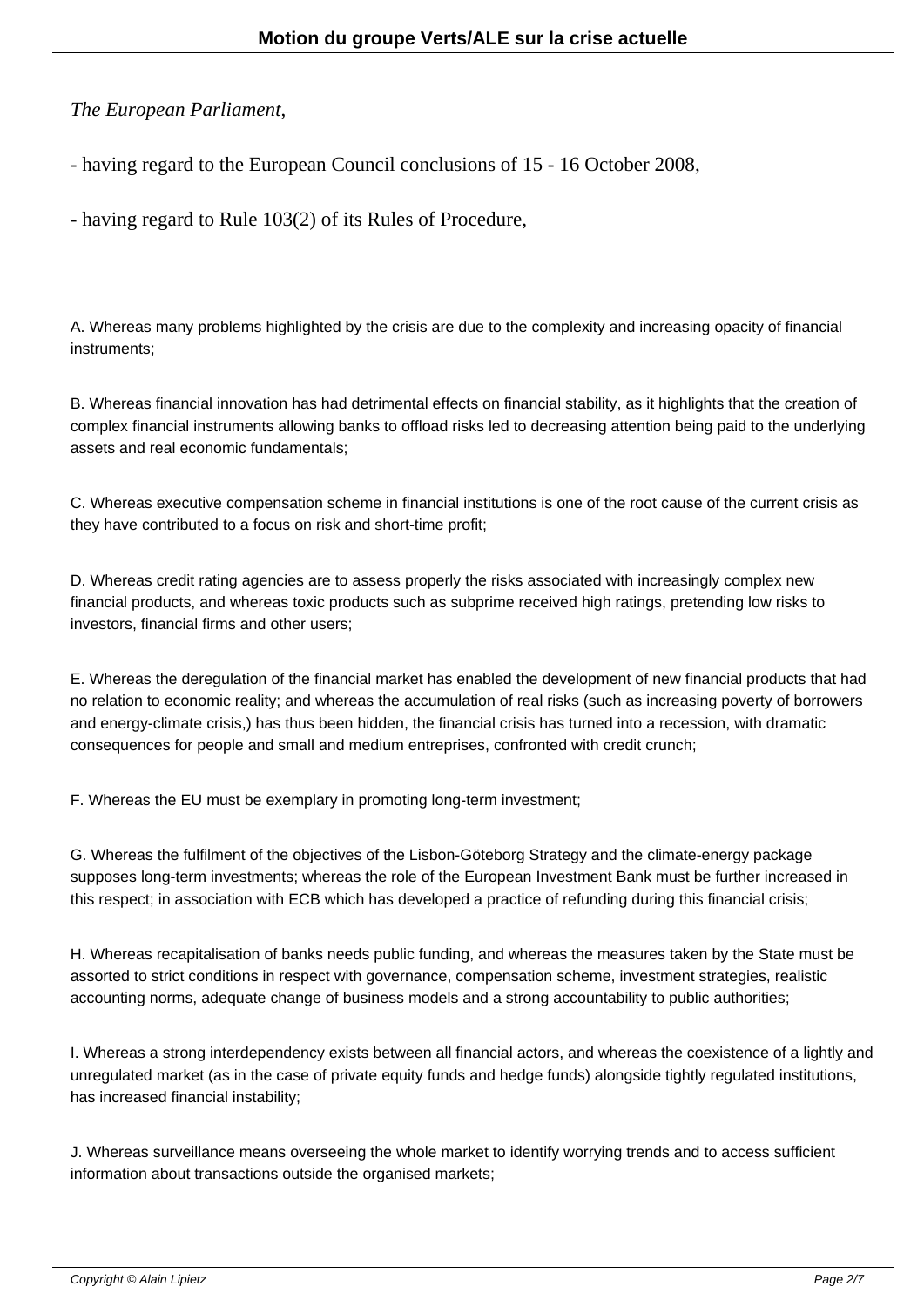K. Whereas EU countries' existing tools are no longer adequate to contain the impact of financial crisis in ways that minimize collective costs and avoid moral hazard; and whereas a European view of risk exposures, a European prudential oversight body, and a European structure to allow for rapid exchange of information and a clear assignment of supervisory responsibilities are still lacking;

### **Economic and financial situation**

1. Welcomes the initiatives taken by the European Council to devise urgent and practical solutions to cope with the financial crisis related to savers' deposit or the interbanking market; agrees that these measures were necessary to curb the current financial crisis and to restore some confidence in the financial markets; underlines however that other medium-term and long-term measures need to be taken to counter remaining risks and to avoid systemic crisis in the future, deems for instance crucial to ban permanently certain market practices, such as short-selling;

2. Underlines that Europe faces recession, falling investment and rising unemployment due to the financial crisis ; takes the view that investigations must be launched in order to determine whether the current regulatory framework, however limited, has been infringed upon (especially in terms of transparency) and prosecutions be initiated where applicable;

3. Deplores the inability of the Commission to prevent and properly tackle the financial crisis, by systematically promoting self-regulation over regulation;

4. Takes the view that we need a "New Deal" to relaunch the real economy; emphasis in this respect the need to have a concerted Europe-wide action, especially on an investment strategy to attain energy efficiency and CO2 reduction goals; deems that the European Investment Bank should have a strengthened role to contribute towards these objectives; welcomes in this context the EIB's decision to mobilise EUR 30 billion to support European SMEs and its commitment to step up its ability to intervene in infrastructure project; stresses that millions of small projects such as housing isolation and installation of zero-carbon devices are the most cost-effective and employment-creating form of an ecological New Deal;

5. Underlines the role of long-term investors to finance the Lisbon-Göteborg strategy; urges the Member States and the Commission to come up with initiatives to encourage banks and financial institutions to implement long-term strategies, and to take measures so as to redirect liquidity towards longer-term investments;

6. Expresses its concerns about the existing gaps between over-the-counter transactions and organised markets; or between regulated and unregulated entities; invites Member States to rethink completely the functioning of the current financial system if they are serious about their willingness to restore confidence in the financial market and to tackle the financial crisis globally, which means recognizing the interdependence of national economies, and to close the gap between regulated and unregulated entities so as to achieve a level playing for all financial actors;

7. Takes the view that enhancing transparency of non-regulated markets is among the key problems to address to avoid new systemic financial crisis; urges the Member States to address these issues effectively and to take soon necessary measures in this respect;

8. Urges particularly in this context the Commission to submit a legislative proposal related to hedge funds and private equities; reiterates its conviction that such legislation should aim among others to set up a EU framework for the registration and authorisation of hedge funds and hedge funds managers and to set up a EU register for structured products.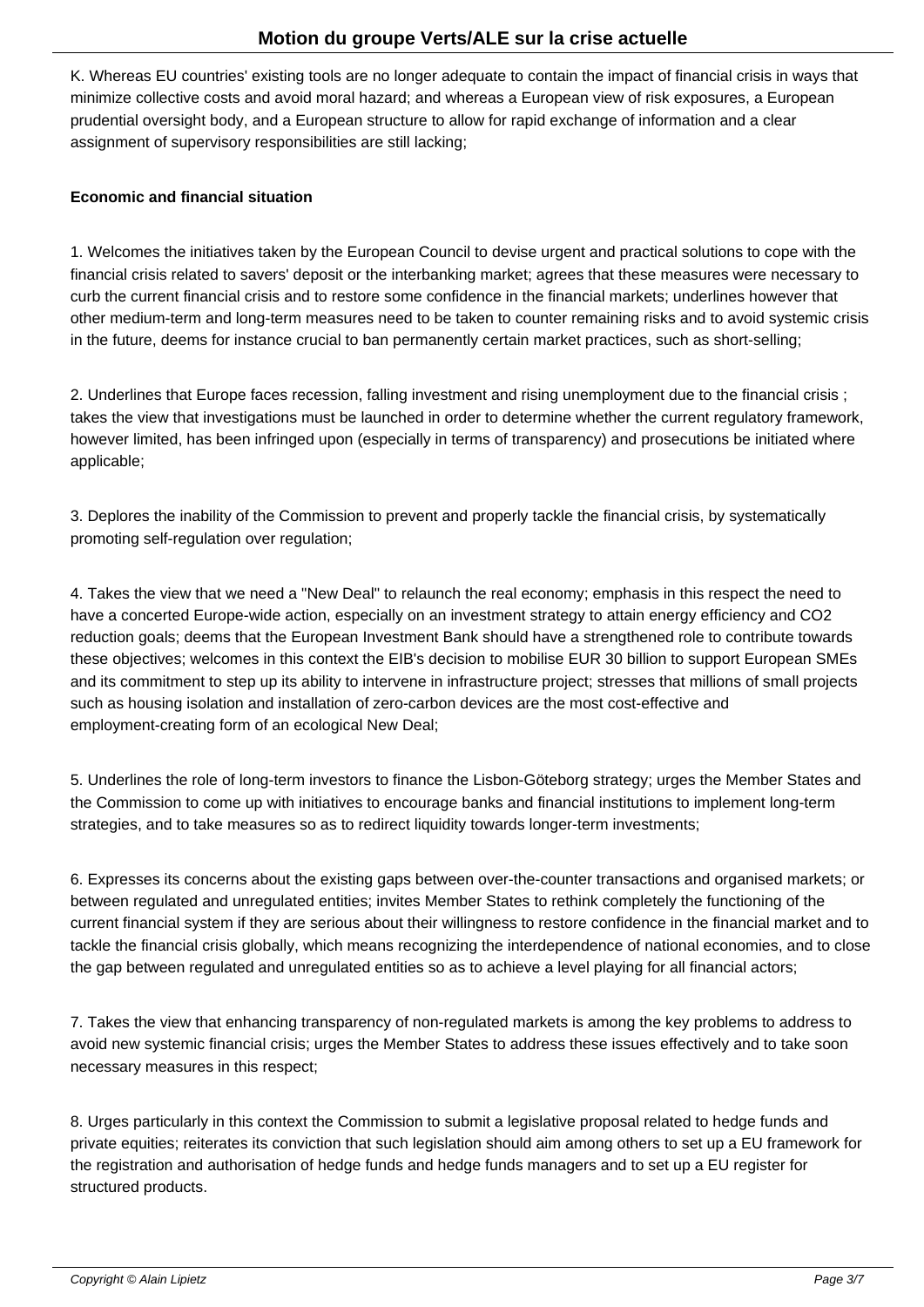9. Emphasises that the crisis highlights the need for greater vigilance towards complex financial products; notes in this respect that the securitisation, which was conceived as a tool to diminish risks, has on the contrary blindly spread out credit risk throughout the financial system;

10. Supports the European Council' decision to speed up the work on the Capital Requirement Directive; deems crucial that all entities or activities with the same potential to create systemic risk should be subject to the same prudential rules; emphasises that the Commission's proposal concerning capital requirements should require that originators hold portions of securitised loans on their balance sheets; deems also crucial to require from banks to soundly manage and report off-balance sheet exposures.

11. Welcomes the decisions of the Council as regards remuneration scheme of company executives; shares the views that they should be in line with their actual contribution to the success of the company; without inducing them to foster ill-advised risks, insists that the Commission takes soon a legislative initiative in this respect to ensure that financial institutions disclose their remuneration policy, in particular the remuneration and compensation packages of directors, ensure prudential supervisors include in their assessment of risk management the influence of remuneration, bonus schemes and taxation to ensure that they do not encourage extreme risk taking;

12. Recalls that credit rating agencies bear their share of responsibility for the crisis; welcomes the call of the European Council to speed up the long-waited forthcoming legislative proposal of the Commission to tighten up the rules on rating agencies; deems in this respect of utmost importance to ensure registration of rating agencies, to encourage the development of alternative models and to separate their rating business from any other services (such as device on structuring transactions) that they provide in respect of any obligations or entities that they rate; takes the view that the Commission should establish a EU public and independent Credit rating agency in order to improve transparency in that sector.

13. Approves the European Council decision to allow more flexibility in applying accounting rules given the current "exceptional market circumstances"; points out however that there is a need to tackle in the future the series of weaknesses relating to the way different accounting systems set a value on assets in bank sheets and to address more generally the issue of volatility of the market created by the current system of "fair value".

14. Deplores the fact that the Council's decisions related to the strengthening of the supervision of the European financial sector, particularly cross-border groups, are far from being enough to respond to the challenges posed by the current financial systemic risks;

15. Recalls in this respect that the fact that financial supervision has not kept pace with market integration has been an aggravated factor to the contagion of the crisis, since national supervisory bodies were not able to have a European view of risks created by these new complex financial innovations;

16. Reiterates therefore its conviction that there is a need to set-up a EU supervisory body to cover financial transeuropean transactions; recalls that this EU supervisory authority shall be able to collect and analyse micro and macro prudential information with the central banks, and should act as a rapid reaction force in crisis situations with a systemic impact for the EU.

17. Notes that some flexibility is needed in the implementation of state aids policy in view of these current exceptional circumstances; but stresses on the need to change incentives for large financial institutions with potential systemic risks, taking into account that if they are "too big to fail", these institutions are encouraged to maximize the risks they take;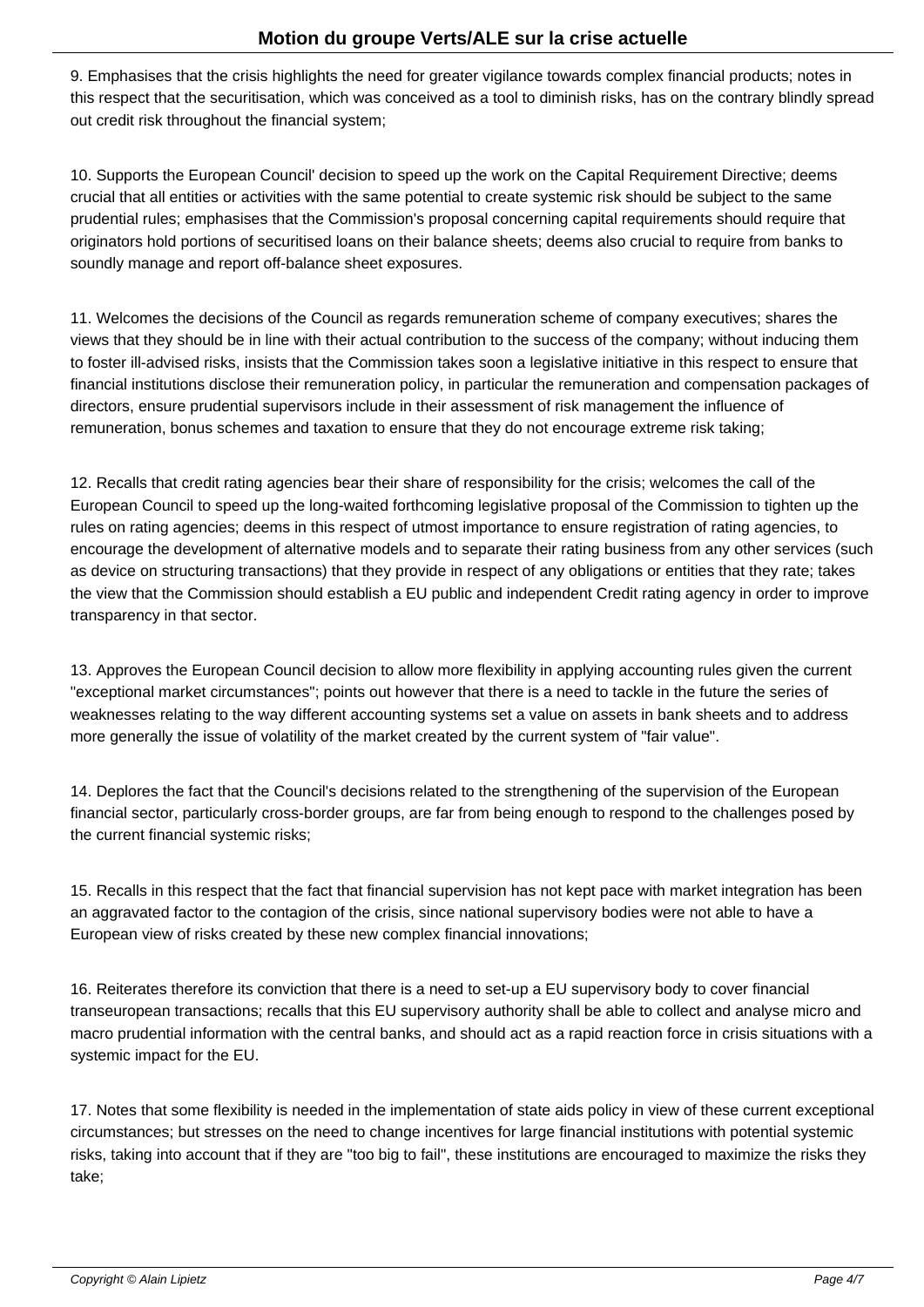18. Questions about the role played by the Commission to avoid the growing of large financial institutions with systemic risks; as regards state aids, deems essential to implement sufficient behavioural rules for beneficiaries that prevent any abuse of state support, such as an expansion and aggressive market strategies, notably against smaller institutions, on the back of a state guarantee;

19. Emphasises as well that an appropriate contribution of the private sector is needed, as a counterpart to the introduction of the State guarantee scheme; takes the view that the Commission should refer back to the European Parliament on the implementation of these principles;

20. Agrees with the European Council that a genuine, all-encompassing reform of the international financial system is needed; calls on the Member States to take quick initiatives to strengthen the global regulatory architecture; deems in this respect crucial to set up a special tax on speculative financial transactions, such as a Tobin-tax; calls on the Commission and Member States to strive for an international agreement committing all signatories to impose such a tax on financial transactions;

21. Takes also the view that increased action must be taken to prevent tax fraud and tax evasion effectively, closing the tax havens within the EU and putting pressure on those outside the EU.

### **Lisbon Treaty**

22. Acknowledges that there is an increasing mistrust of the European citizens towards the European Union; however, reiterates that the Lisbon Treaty contains the indispensable elements for overcoming that mistrust by strengthening parliamentary democracy, transparency and the rule of law, by anchoring fundamental rights, developing citizenship and enhancing the capacity of the enlarged Union to act effectively at home and abroad;

23. Appreciates the in-depth analysis by the Irish government of the causes for the negative outcome of the referendum but is concerned about the delay; urges the Irish government to deploy all possible efforts to come forward with a concrete proposal establishing the conditions under which the ratification procedure could be resumed in time to allow the entry into force of the Treaty of Lisbon before the 2009 European elections;

24. Calls on the responsible authorities of Sweden and the Czech Republic to accomplish their respective ratification procedures before the end of the current year;

### **Energy and Climate change**

25. Is convinced that the economic case for tackling climate change is clear and every step to delay the necessary action will ultimately lead to greater costs; furthermore considers that improving energy efficiency and shifting to renewable energy sources and climate-friendly economy will save money, reduce our dependence on energy imports and have positive impacts on job creation in Europe at this critical time;

26. Welcomes the progress made within the European Parliament and the consensus that has been found on starting negotiations with a view of seeking first reading agreement with the Council before the end of this legislature;

27. Regrets the European Council's attempt to hijack the climate and energy package from regular co-decision procedure and subject it to unanimity rule within the Council; is concerned that this could seriously undermine the integrity of the package and put EU efforts to provide impetus for future international climate agreement at risk;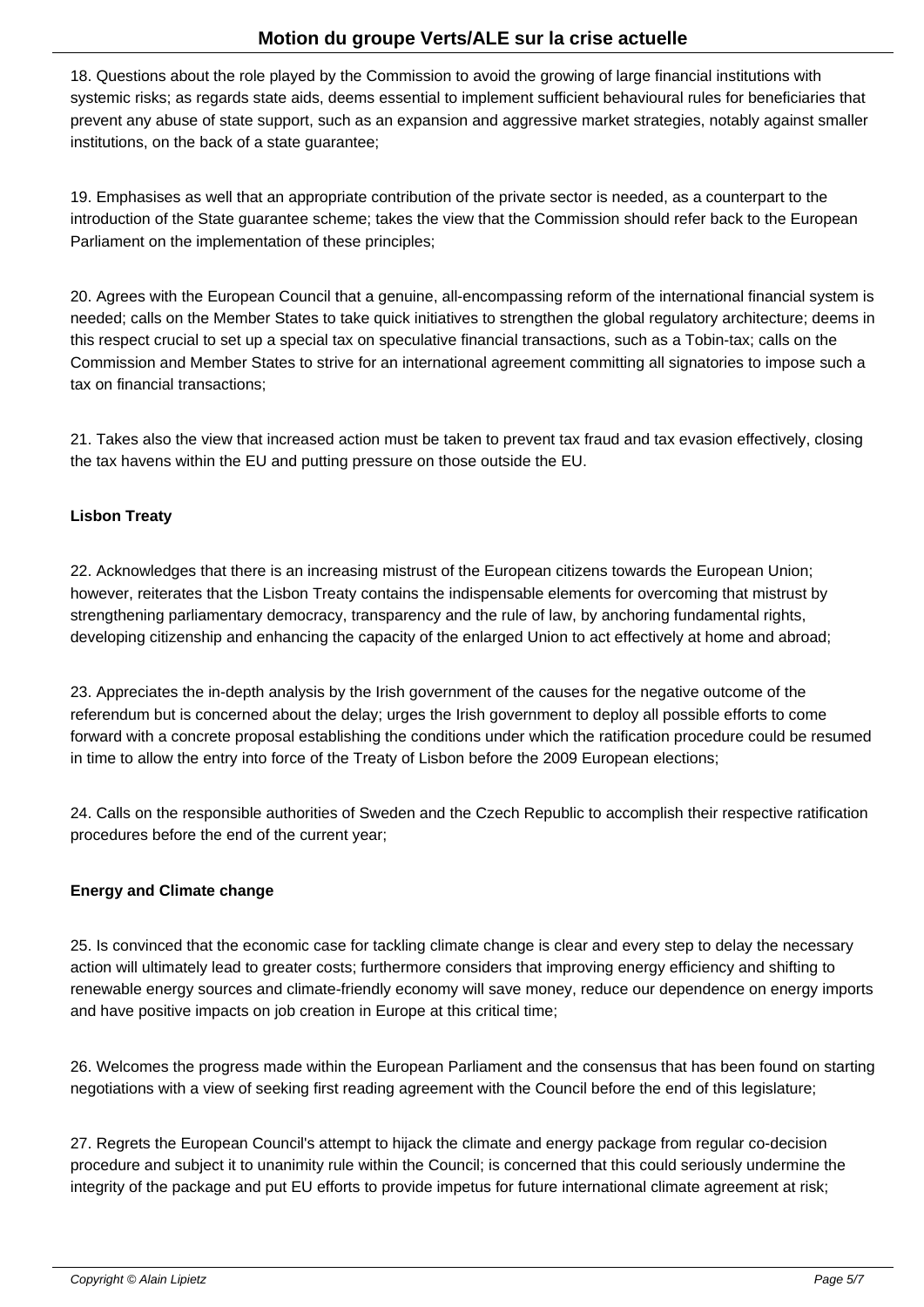#### **Energy security**

28. Acknowledges that the EU is now importing 82.5% of its oil; and if the EU immediately stopped importing oil the existing reserves within Member States would last 15 months;

29. Acknowledges that roughly 70% of the oil consumed in Europe is used by the transport sector, with the remaining 20% used in buildings and 10% as raw material; whereas energy demand in the transport sector is expected by the Commission to grow by at least 30% until 2030, with an unacceptable increase of up to 5% per year for air transport, which increases CO2 emissions and dependency on imported energy;

30. Underlines that development within the transport sector are critical towards oil dependency and a better environment; and deplores that the European Council has hardly tackled the question of oil dependency and has completely omitted to address the transport sector;

31. Is confident that a substantive development of energy efficiency and of renewable energies will enhance energy security, curb the projected rise in energy prices and reduce greenhouse gas emissions; urges the Commission to set energy saving, energy efficiency and renewable energies as the key measures to achieving the EU climate targets whilst simultaneously increase security of supply in the EU.

32. Considers that a target of improving energy efficiency by over 20% by 2020, as already agreed by the European Council of March 2007, is entirely feasible technically and economically; regrets therefore that the European Council has not made this target mandatory;

33. Calls once again the EU to take concrete measures in order to lead the EU towards the least fossil fuel-dependent and most energy-efficient economy by 2020; urges therefore the EU and its Member States to invest urgently and massively in energy-saving and energy-efficiency measures and the development of joint EU renewable projects, which can not only ensure the EU's security of supply, but can also bridge this goal with the Lisbon goal (economic and social development) and the Gothenburg goal (environment);

34. Demands further that that Commission launches under the Second Startegic Energy Review a vast energy efficiency programme, including a set of new relevant initiatives, such as a revision of the existing EU building directive, a new initiative on co-generation, new budgetary facilities for investments in energy savings and energy efficiency; stresses that energy saving, energy efficiency and the use of renewable energy represent the greatest, as well as cheapest, potential for CO2 reductions, while enhancing EU's geopolitical independence; reiterates that only through such measures can the EU offer concrete long-term answers to its citizens and businesses in their struggle against rising energy prices.

### **European Pact on Immigration and Asylum**

35. Regrets that the migration and asylum pact focuses on border control rather than prioritising means of legal migration. The focus on border controls and the systematic returning of irregular migrants represents a barrier to access to asylum and family reunion.

36. While accepting the Blue Card proposal as a first step in a more open migration programme, rejects a hierarchy of rights for migrant workers; calls in this respect on the Member States to ratify the International Convention on the Protection of the Rights of All Migrant Workers and Members of Their Families